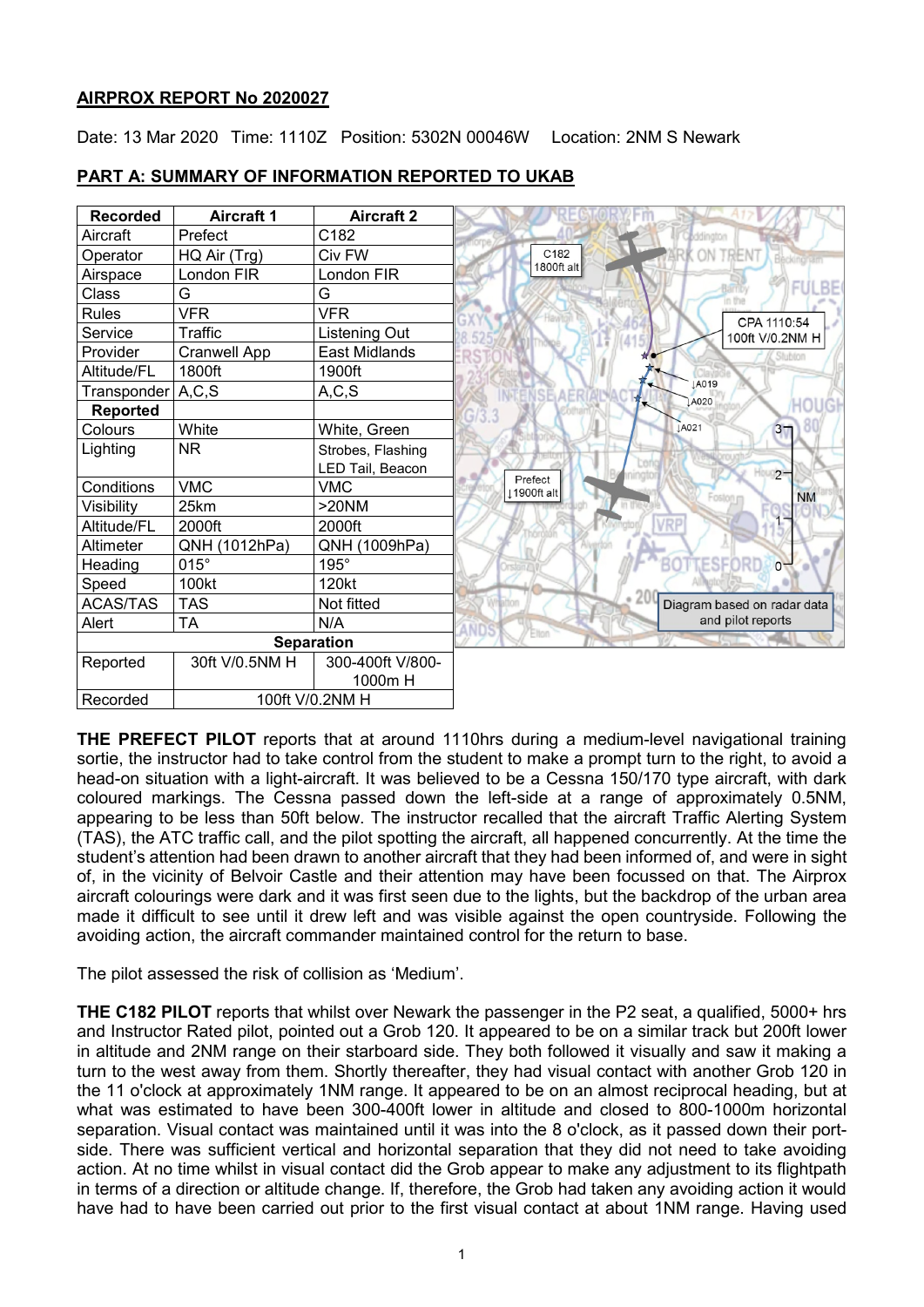SkyDemon to plan the flight, they were aware of the large model-aircraft flying area to the SW of Newark and so had avoided it despite being at higher altitude.

The pilot assessed the risk of collision as 'Low'.

**THE CRANWELL CONTROLLER** reports that the radar display was fully serviceable with both Watchman PSR and SSR displayed and no radar suppression was in use for what was a reasonably clean picture. The display was initially set to 40NM whilst they helped the Departures controller monitor traffic well to the south on NAVEXs, but this was reduced this to 30NM at some point. They were operating bandboxed with RA, DIR and the VHF Zone frequency (124x450), which they had taken off the Departures controller earlier to assist them with their traffic loading. All the traffic under a service was on Stud 5, RA, the Cranwell ICF. The Prefect had been handed over by Wittering southwest of the Melton Mowbray TV Mast at 2000ft. When the pilot made two-way comms on Stud 5, they were placed under a Traffic Service, but reminded of their responsibilities for terrain clearance because they were below the Radar Vector Chart. It continued on track northbound towards the Bottisford VRP, which is a standard routing, and the controller expected them to call for recovery in the region of the VRP. Prefect traffic operating low-level north of Saltby was called twice and the pilot reported visual. The order of the next few events was written according to memory, but without listening to the RT recordings. Humberside Radar rang on the external landline to handover a Phenom. The landline was very quiet, and even with the headset volume turned up to almost maximum, they could only just make out what the Humberside controller was trying to say. They made out enough to believe it was a handover and the callsign. Given the handover was potentially going to become protracted, they offered Humberside the opportunity to freecall the Phenom 'if clean' on a 2602 squawk to Stud 5. For the subsequent few RT calls, they had to continue to turn the headset volume back down to a comfortable level. Another Prefect called a Practice Pan which was offered a steer and the details of the simulated emergency requested when the pilot was ready. It was believed to be a 7000 squawk southeast of Cranwell by approximately 8NM tracking towards Cranwell and appeared to have climbed out of low-level. The Practice Pan pilot acknowledged the steer but did not immediately pass any details. The controller believed that whilst waiting for further information from the Practice Pan pilot, they made a later than normal call to the Prefect pilot to alert them to traffic in their 12 o'clock 3NM, opposite direction and indicating 300ft below based on the Mode C readouts. This was acknowledged and the controller did not give any further updates. There was other traffic in the vicinity (closer to Newark and Syerston respectively), but this was the one that was identified as a threat. At some point an aircraft freecalled on Stud 5, northeast of Coningsby at FL100 wearing the 2602 squawk they had offered to Humberside Radar. They asked the pilot to squawk ident to formally identify the aircraft and gave Traffic Information on traffic 3NM away. Once identified, a heading was given for IFR recovery for RW26. The Prefect pilot reported they would declare an Airprox against what the controller assumed was the southbound traffic. It was acknowledged, Airprox noted on the flight strip and the ATC Supervisor notified.

The controller perceived the severity of the incident as 'Medium'.

**THE CRANWELL SUPERVISOR** reports that whilst undertaking the role of Supervisor, they had been carrying out normal duties as expected of the role. Although they did not witness the reported Airprox, they immediately ensured that the Approach controller was relieved. The off-going controller had already made a note regarding matters relating to the incident and they liaised with Ground Radio to ensure that the tapes were impounded. All details were then entered into the Supervisors' log.

## **Factual Background**

The weather at Cranwell was recorded as follows:

METAR EGYD 131050Z 30010KT 9999 FEW025 BKN035 08/02 Q1016 NOSIG RMK BLU BLU=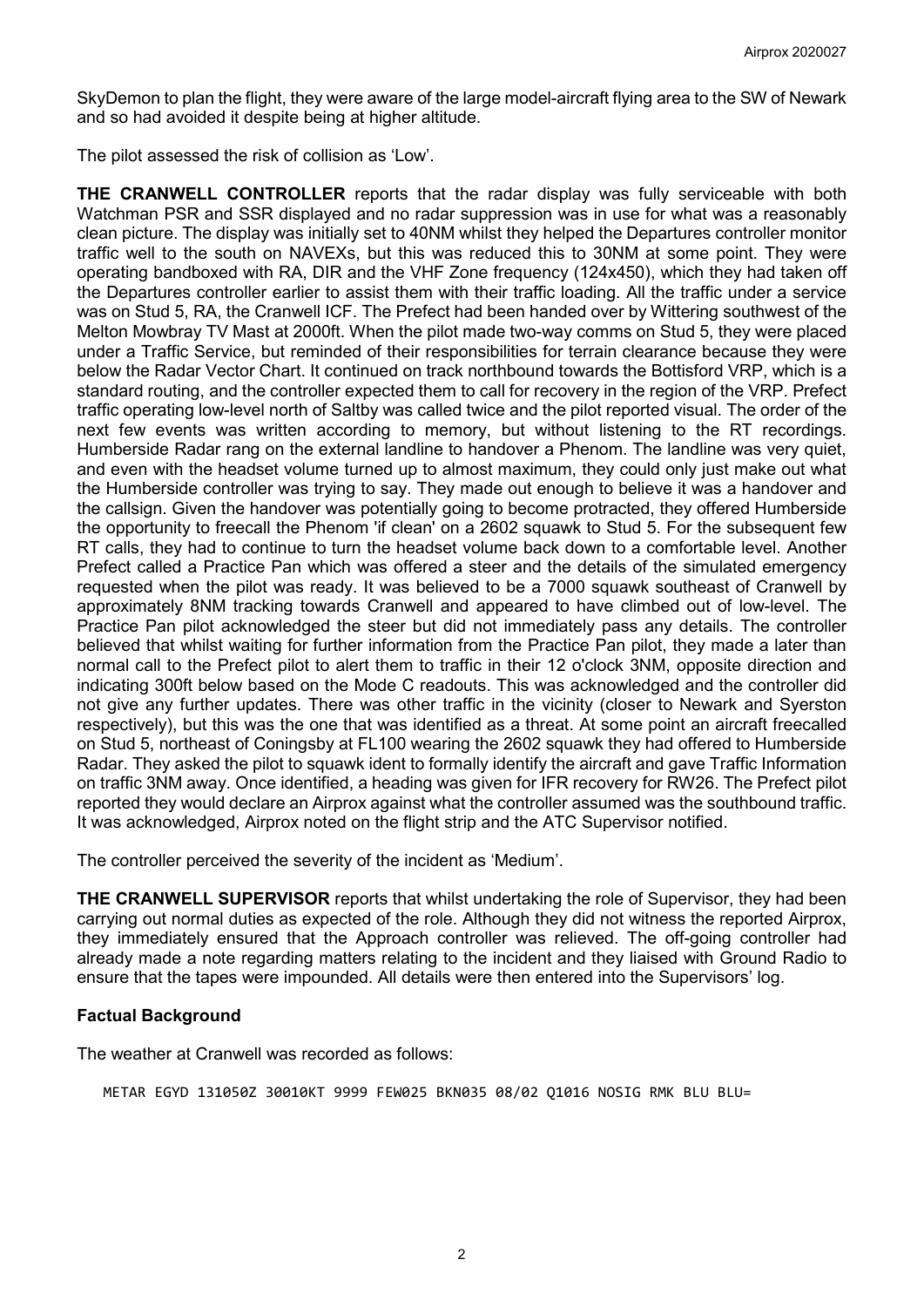# **Analysis and Investigation**

# **Military ATM**

The Prefect pilot was conducting a medium level navigation exercise as part of the elementary flying training syllabus and was returning to Cranwell at the end of their sortie in receipt of a Traffic Service from Cranwell Approach. The Cranwell Approach frequency was busy with multiple recoveries to Cranwell including a simulated emergency aircraft which freecalled for recovery close to the airfield. Approaching Newark, the Prefect Instructor reported taking control of the aircraft to avoid an aircraft on a reciprocal heading less than 1NM away and approximately 50ft below.

The C182 pilot reported being on a cross country flight at 2000ft. Although the pilot was not receiving an ATS, they were maintaining a listening watch with East Midlands and utilising a listening squawk. The C182 pilot reported becoming visual with the Prefect at a range of about 1NM, on a reciprocal heading with a vertical separation of 3-400ft and a lateral separation of 800-1000m. The C182 pilot reported that they believed there to be sufficient separation and therefore no need for avoiding action.

Figures 1-6 show the positions of the Prefect and the C182 at relevant times in the lead up to and during the Airprox. The screen shots are taken from a replay using NATS Radars, which are not utilised by RAF Cranwell, therefore are not representative of the picture available to the controller.

At 1105:45 (Figure 1) the Prefect was handed over to Cranwell Approach and placed under a Traffic Service. At this point separation between the Prefect and the C182 was in excess of 24NM.





Over the next minute, the Cranwell Approach controller passed Traffic Information to the Prefect on another aircraft and it was during this time that the C182 changed their squawk to an East Midlands Listening Squawk (Figure 2). Separation at this point was in excess of 22NM.

Over the next two minutes the Cranwell Approach controller's workload began to rapidly increase. Humberside attempted to handover a Phenom inbound to Cranwell but due to poor landline communications this handover became protracted and the Cranwell Approach controller advised Humberside to freecall the aircraft. In addition, Traffic Information was again passed to the Prefect pilot on another aircraft and a second Prefect pilot declared a Practice Pan, was given a steer for the airfield, and told to pass details when ready. Separation between the Prefect and C182 at this point had decreased to 14NM (Figure 3).

At 1109:14 the Phenom which had been the subject of the failed handover from Humberside freecalled for recovery, was identified, passed Traffic Information on a conflictor and vectored for sequencing. This RT exchange ended at 1109:54 by which point separation between the Prefect and C182 had decreased to 5.4NM (Figure 4).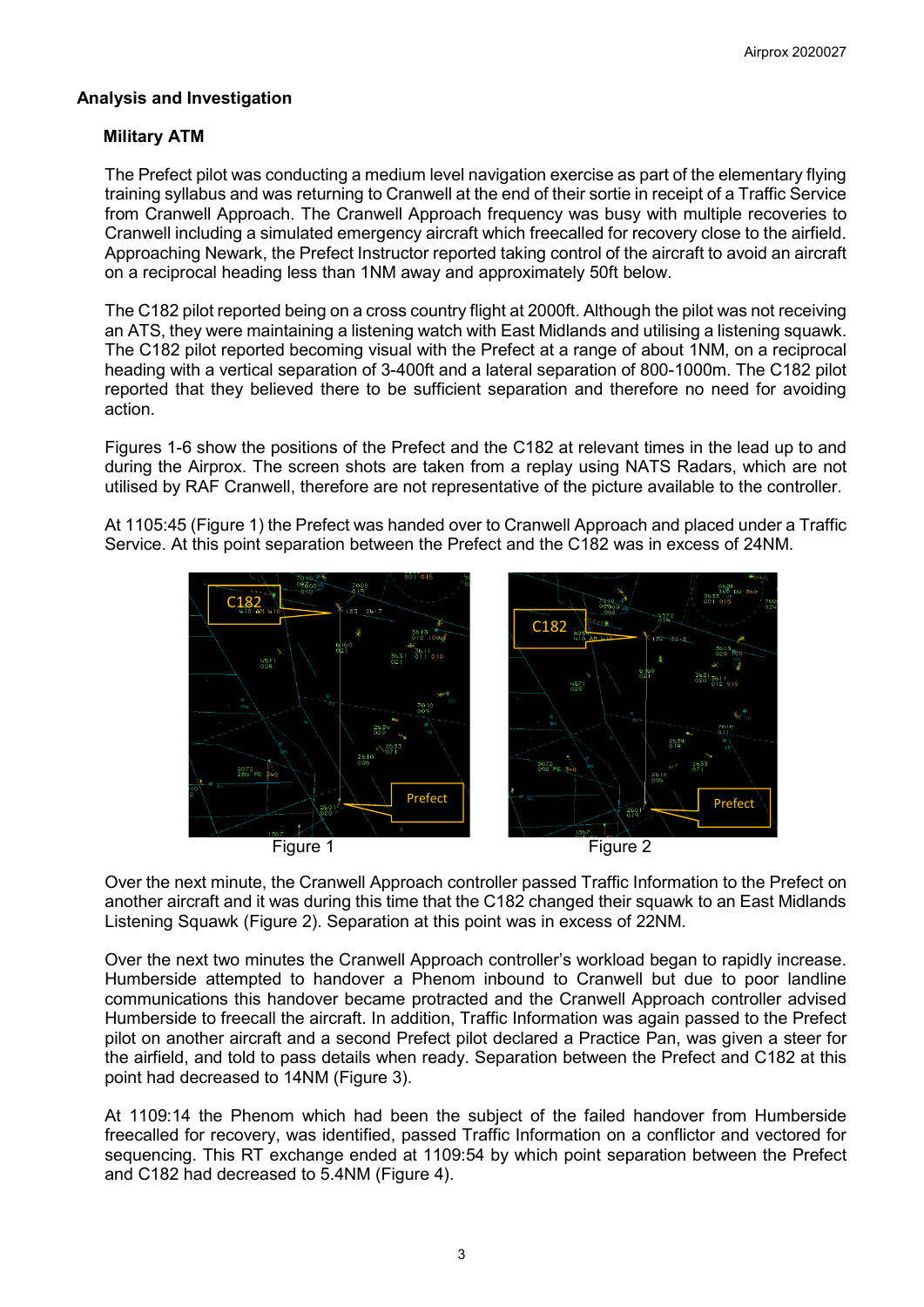

Nine seconds later, the Prefect pilot who had declared a Practice Pan began to pass details of the simulated emergency. This RT exchange took 22sec and on completion the Cranwell Approach controller immediately passed accurate Traffic Information to the incident Prefect on the C182 (Figure 5). This Traffic Information was passed at 2.4NM at which point the Prefect pilot reported being visual with the C182.





Figure 5 Figure 6 - CPA

CPA occurred 27sec after the Traffic Information was passed and was measured at 0.2NM and 100ft. The Prefect instructor reported taking control of the aircraft and manoeuvring away. This turn can be seen on radar.

This was an extremely busy period for the Cranwell Approach controller. In the 5min leading up to this incident there were 24 RT transmissions as well as liaison with Humberside for a handover and Cranwell Tower for the Practice Pan recovery. In ideal circumstances, Traffic Information should have been passed at 5NM. However, CAP 774 notes that high controller workload and RT loading may reduce the ability of a controller to pass Traffic Information and may adversely affect the timeliness of such information and this is evident in this case. Notwithstanding this, accurate Traffic Information was passed at 2.4NM which enabled the Prefect pilot to become visual with the C182.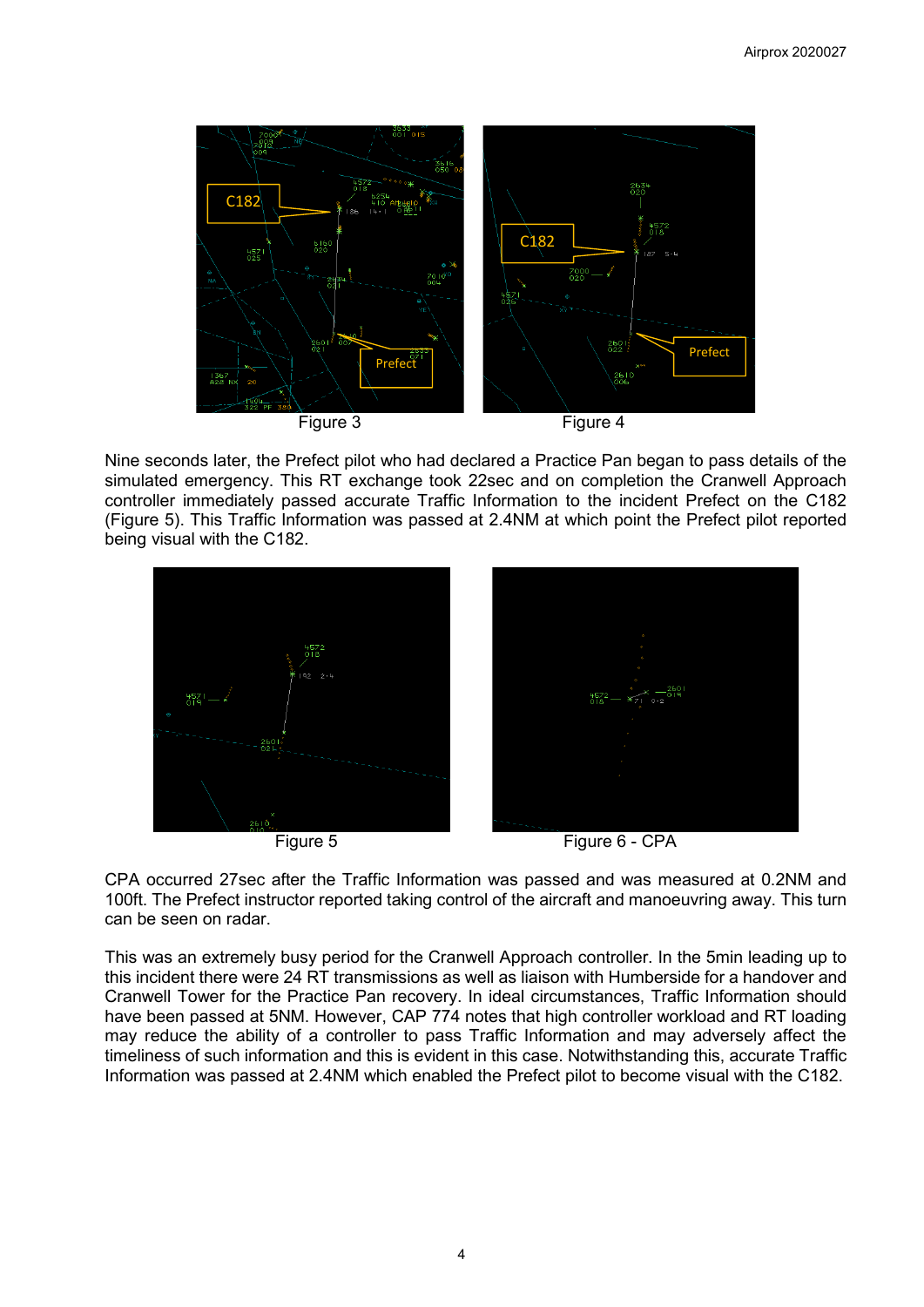## **UKAB Secretariat**

The Prefect and Tutor pilots shared an equal responsibility for collision avoidance and not to operate in such proximity to other aircraft as to create a collision hazard. [1](#page-4-0) If the incident geometry is considered as head-on or nearly so then both pilots were required to turn to the right.<sup>[2](#page-4-1)</sup>

### **Comments**

### **HQ Air Command**

This occurrence was subject to a Local Investigation. As the DDH was content with the barriers in place to prevent Loss of Safe Separation (LoSS) of 3FTS Air Systems, there were no formal recommendations. Standard 3FTS risk management protocols designed to reduce the risk of LoSS require all such sorties to be flown with a serviceable Transponder, TAS and FLARM system; crews are also required to maintain a Traffic Service where possible. In this Airprox all these barriers happened coincidently, allowing the QFI to gain contact with the C182 and take appropriate avoiding action and subsequently reduced the risk of collision.

The area where the Airprox happened is extremely congested and in the vicinity of several major airfields, some of which could have provided a LARS. It would be prudent for any aircraft operating in this area to be in receipt of an ATS. Noting the experience of the crew in the C182, one would expect that they would have taken an ATS from a LARS provider, noting the area of intense aerial activity.

The DDH notes [that when] on Prefect medium-level navigation sorties, crews are encouraged to plan for a nominal height of 5000ft but will frequently deviate from this height based on conditions. In this instance, the sortie was initiated at 5000ft but due to increasing cloud cover the aircraft was descended to 2000ft to remain visual with the ground and VFR. A BKN cloud layer at 2500ft likely also affected the GA traffic, meaning both aircraft were operating VFR at a similar height due to weather, emphasising the importance of having an ATS as a vital barrier to help avoid LoSS.

#### **Summary**

 $\overline{\phantom{a}}$ 

An Airprox was reported when a Prefect and a C182 flew into proximity in the vicinity of Newark at 1110Z on Friday 13<sup>th</sup> March 2020. Both pilots were operating under VFR in VMC. The Prefect pilot was in receipt of a Traffic Service from Cranwell and the C182 pilot was not receipt of an ATS.

## **PART B: SUMMARY OF THE BOARD'S DISCUSSIONS**

Information available consisted of reports from the pilots of both aircraft, transcripts of the relevant RT frequencies, radar photographs/video recordings, reports from the air traffic controllers involved and reports from the appropriate ATC and operating authorities. Relevant contributory factors mentioned during the Board's discussions are highlighted within the text in bold, with the numbers referring to the Contributory Factors table displayed in Part C.

Due to the exceptional circumstances presented by the coronavirus pandemic, this incident was assessed as part of a 'virtual' UK Airprox Board meeting where members contributed via dial-in/VTC comments. Although not all Board members were present for the entirety of the meeting and, as a result, the usual wide-ranging discussions involving all Board members were more limited, sufficient engagement was achieved to enable a formal assessment to be agreed along with the following associated comments.

<span id="page-4-0"></span><sup>1</sup> SERA.3205 Proximity. MAA RA 2307 paragraphs 1 and 2.

<span id="page-4-1"></span><sup>2</sup> SERA.3210 Right-of-way (c)(1) Approaching head-on. MAA RA 2307 paragraph 13.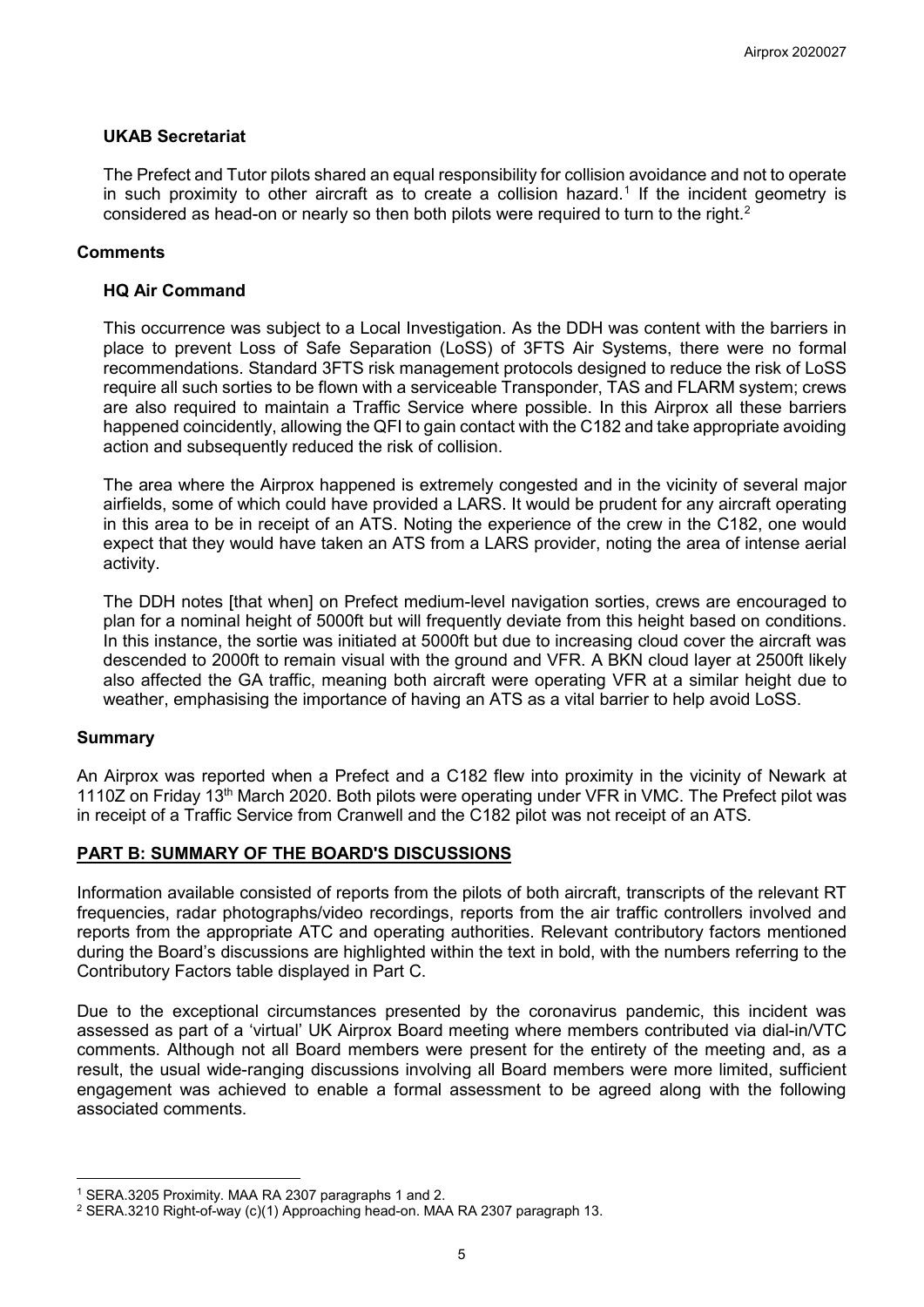The Board first looked at the actions of the Prefect pilots; they were receiving a Traffic Service from Cranwell ATC and received Traffic Information and a TAS indication at the same time as seeing the C182 (**CF3**, **CF5**). Although the Traffic Information was provided later than ideal, the instructor was able to take control and take avoiding action, however, the instructor reported maintaining control for the return to base, implying that they felt the situation to be unsettling (**CF6**, **CF7**). Military members noted that, as a mitigation to mid-air collision, 22Gp had mandated that the Prefect fleet receive a Traffic Service when operating and that generally routes were planned to be flown at 5000ft, above the level normally used by most GA aircraft. Unfortunately, in this case the weather had forced the Prefect down to 2000ft and into the area where they were most likely to encounter GA aircraft.

Turning to the C182, the Board noted they were both experienced pilots and some members opined that in such a busy area as the Trent valley with its numerous ATZ, they may have been better served requesting an ATS, rather than operating on a listening squawk with East Midlands, which would not provide them with any Traffic Information. A discussion followed in which civilian members pointed out that the CAA was recommending and highly publicising the use of listening squawks to GA, in order to reduce the number of airspace infringements. Military members felt differently, in that by requesting an ATS, and in particular a Traffic Service, pilots would be more likely to receive Traffic Information on other aircraft, as well information on airspace infringement. However, members discussed that they were hearing anecdotally that pilots were often requesting an ATS and being refused due to staffing. Whilst it was thought that this was likely to be a symptom of the COVID-19 pandemic, in that some units were reducing the numbers of controllers that were available for LARS, this Airprox occurred before the lockdown. Nevertheless, the Board agreed that the use of the listening squawk should not be criticised and that given that the C182 pilot had seen the Prefect 1NM away, an ATS might not have materially affected this Airprox anyway. Having seen the Prefect, which had probably already taken the avoiding action by then, (**CF6**) the C182 pilot assessed that avoiding action was not necessary.

The Board considered that the Cranwell controller was extremely busy during this particular period; whilst they accepted that, by its nature, air traffic controlling often went from quiet to very busy, very quickly, they noted that the App controller had been operating a number of frequencies bandboxed as well as trying to help the Deps controller. The Board thought that had the Air Traffic Supervisor been more attuned to the situation, other controllers could have been brought in to alleviate the App controller's workload (**CF1**, **CF2**). In the event, the RT loading and the controller's workload meant that they were unable to give Traffic Information to the Prefect pilot any earlier (**CF3**, **CF4**). Nevertheless, the Board noted that there still had been enough time for the Prefect pilot to take action when the Traffic Information was passed at 2.4NM.

In assessing the risk, the Board quickly agreed that the action taken by the Prefect pilot was timely and effective and so, whilst safety had been degraded, there had been no risk of collision; Risk Category C.

# **PART C: ASSESSMENT OF CONTRIBUTORY FACTORS AND RISK**

Contributory Factors:

|                | 2020027                                              |                                     |                                                  |  |  |  |  |
|----------------|------------------------------------------------------|-------------------------------------|--------------------------------------------------|--|--|--|--|
| CF.            | <b>Factor</b>                                        | Amplification<br><b>Description</b> |                                                  |  |  |  |  |
|                | <b>Ground Elements</b>                               |                                     |                                                  |  |  |  |  |
|                | • Manning and Equipment                              |                                     |                                                  |  |  |  |  |
|                | Organisational                                       | • ATM Staffing and Scheduling       | Sub-Optimal establishment or scheduling of staff |  |  |  |  |
| $\overline{2}$ | <b>Human Factors</b>                                 | • Leadership and Supervision        |                                                  |  |  |  |  |
|                | • Situational Awareness and Action                   |                                     |                                                  |  |  |  |  |
| 3              | Human Factors                                        | • ANS Traffic Information Provision | TI not provided, inaccurate, inadequate, or late |  |  |  |  |
| 4              | <b>Human Factors</b>                                 | • Distraction - Job Related         | Controller engaged in other tasks                |  |  |  |  |
|                | <b>Flight Elements</b>                               |                                     |                                                  |  |  |  |  |
|                | • Electronic Warning System Operation and Compliance |                                     |                                                  |  |  |  |  |
| 5              | Contextual                                           | • ACAS/TCAS TA                      |                                                  |  |  |  |  |
|                | • See and Avoid                                      |                                     |                                                  |  |  |  |  |